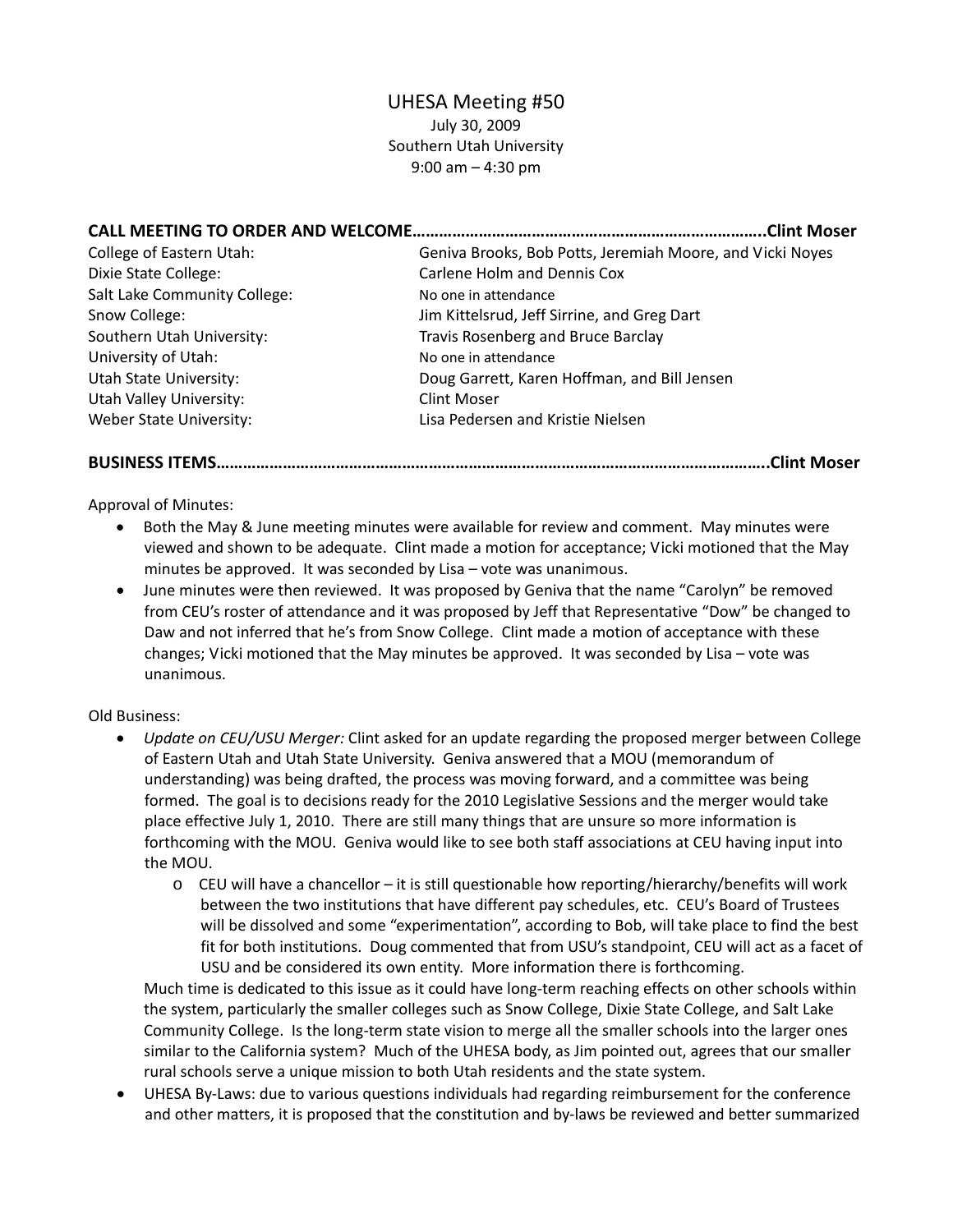for all members. Once they are decided, they are to be put on the website for easy access.

• Financial Report: Jim presented the financial report for 2008‐2009 and the proposed budget for 2009‐ 2010. UHESA made up ground in the last year so enough funds were secured for the minimum balance to be held at the standard level needed (the balance has gone under in past years). The goal for the current year is to have the conference and quarterly meeting expenses wash with the conference fees and annual dues paid by each institution. Jim will ensure that all remaining dues for 2009‐2010 are collected as well as any remaining conference fees.

### *Key Note Speaker: Rich McKeown*

- Rich has served as Governor & Secretary Leavitt's chief of staff and it was our privilege to hear him present that day. His goal in speaking was to have us create an agenda to better organize a group effort. He said this could be accomplished by:
	- 1. Having a project plan what do you need from other people
	- 2. Collaborate to solve problems, not interfere
		- Grow after common pain & objection
		- Someone who has authority has to be in the equation to fix it
		- **Find a committed leader**

Rich also addressed some things that he thought would be upcoming events to watch out for. Currently, states are managing the Medicaid fund – this fund is beings squeezed and needs resolution otherwise more dollars will continue to go to that program and hurt Higher Ed's changes of securing much needed funds.

Rich also addressed the need to know your legislatures and where the power lies

#### *Lunch Speaker: Wes Curtis*

• Wes is SUU's Vice-President of Government Relations & Regional Services. He spoke concerning this past year's legislative session and what we could look forward to in the coming year. Higher Education took substantial cuts last year and it is anticipated that more will be coming this year. Wes encouraged us to speak with our legislators to voice the need of funds for higher education as enrollments continue to climb and resources are not being given to facilitate the growth. Unlike last year, UHESA can know where the year could be headed and know how to prioritize its agenda accordingly.

#### Old Business

- *Surveys:* the two surveys that were sent out regarding institutional Staff Association organizations and the holiday/leave schedule have been completed by about half of the institutions. Several institutions have yet to complete them. It is proposed that these institutions be contacted and information be submitted to Travis for analysis by the body.
- *Job Descriptions:* Dennis brought up the concept of job descriptions and how each institution is handling the task of benchmarking and obtaining these descriptions. **It is proposed that institutions submit information to Dennis to assist them in an analysis here.**

## UHESA Meeting #50 July 31, 2009 Southern Utah University 9:00 am –12:00 pm

Legislative Items

• Jake Johnson, SUU's Staff Association Legislative Liaison addressed the group. He described his unique position within SUU's staff association and some information relating to higher education research. By